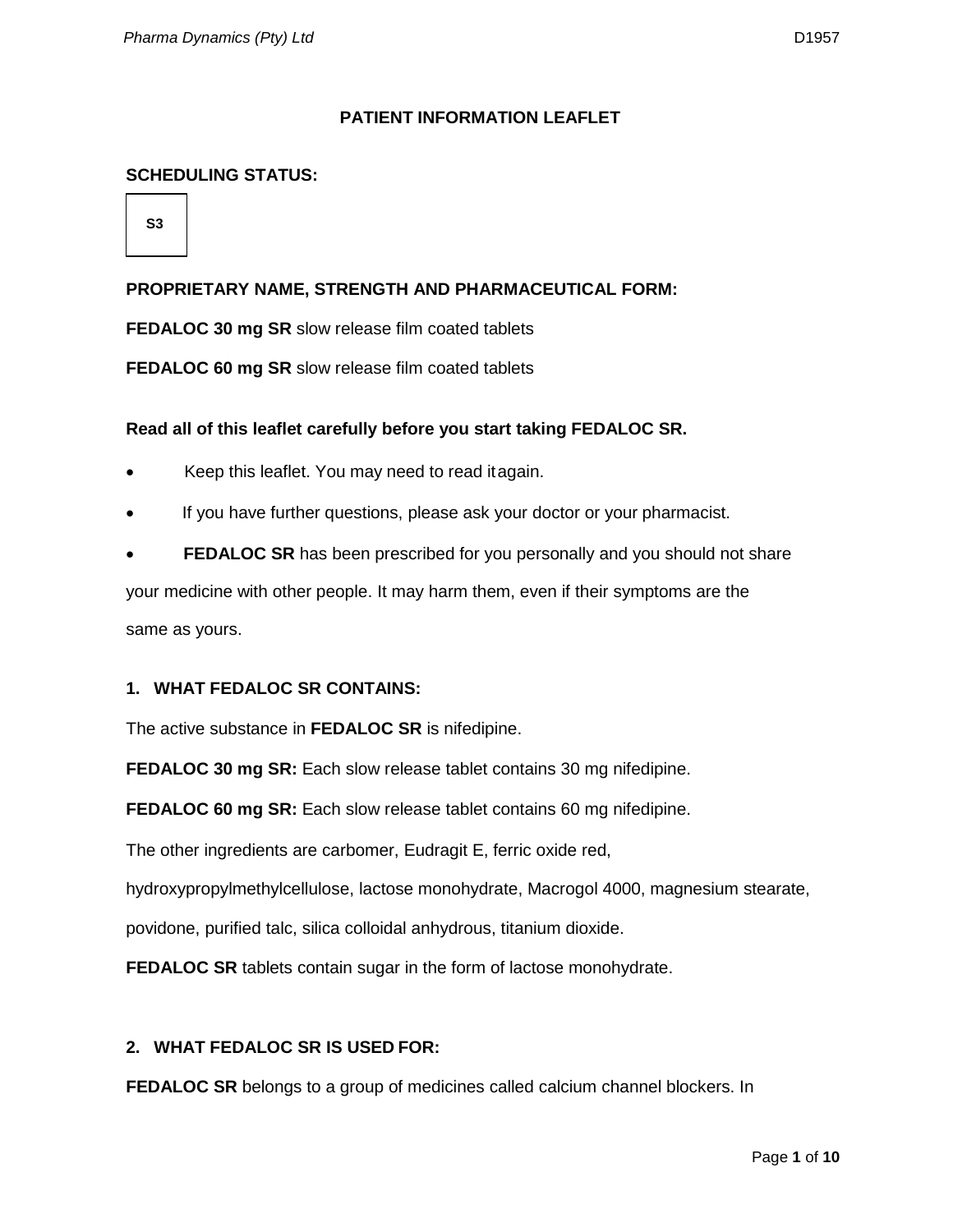patients with high blood pressure, **FEDALOC SR** relaxes and opens blood vessels improving the flow of blood and lowering blood pressure. In patients with angina (chest pain), **FEDALOC SR** works by improving blood supply and oxygen to the heart muscle. **FEDALOC SR** may be used alone or in combination with other medicines used to treat high blood pressure and angina.

# **3. BEFORE YOU TAKE FEDALOC SR:**

#### **Do not take FEDALOCSR:**

• if you are hypersensitive (allergic) to nifedipine, other dihydropyridines (used to lower blood pressure) or any of the other ingredients of **FEDALOC SR** (see **WHAT** 

## **FEDALOC SR CONTAINS**)

- if you have ever had a collapse caused by a slow heart rate *(cardiogenic shock),*  during which you became breathless, pale and had a cold sweat and dry mouth
- if you have a slow heart rate
- if you suffer from liver problems
- if you have low blood pressure (light headedness or dizziness) or if you experienced a sudden drop in blood pressure
- if you suffered a heart attack in the last 4 weeks
- to prevent a heart attack
- if you have a heart condition called angina (chest pain) which is unstable
- if you suffer from a condition called aortic stenosis with symptoms such as fatigue, feeling faint or fainting when exercising and shortness of breath
- if you have a blockage in your throat or a narrowing in any part of your digestive system
- if you have a condition called inflammatory bowel disease (abdominal pain or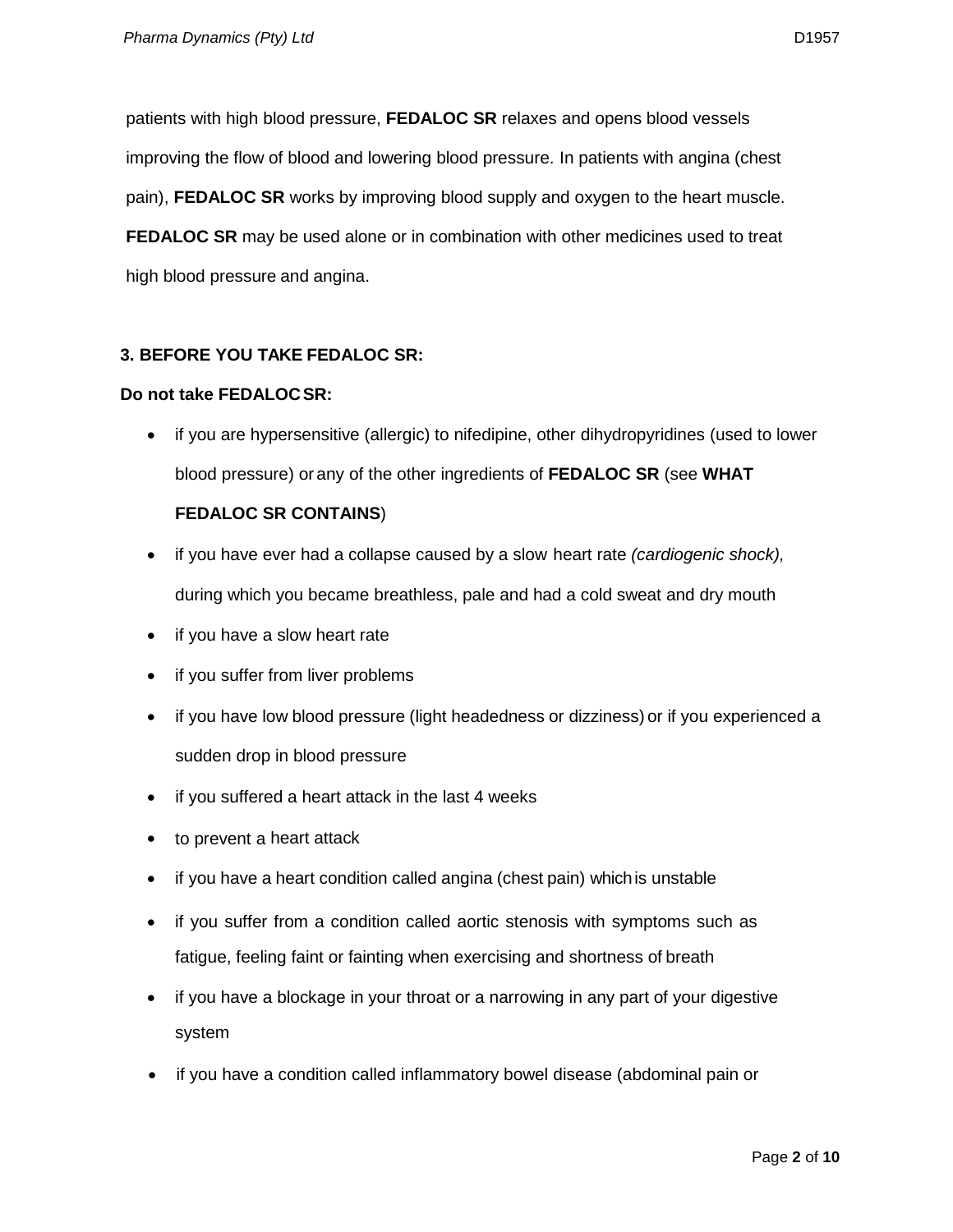cramping, diarrhoea, bloody stools, weight loss)

- if you are taking rifampicin (a medicine used in the treatment of tuberculosis)
- if you are pregnant or breastfeeding your baby (see **PREGNANCY AND LACTATION**)
- **FEDALOC SR** is not recommended for use inchildren.

# **Take special care with FEDALOC SR:**

- during an episode of chest pain if you have already been diagnosed with a heart condition called angina (a type of chest pain)
- changing the brand of medicine containing nifedipine is not advised
- if you are taking another heart medicine with **FEDALOC SR** your doctor will need to monitor your progress
- **FEDALOC SR** is not a replacement for nitroglycerine tablets, taken under the tongue, in an acute attack of angina (chestpain)
- if you have low blood pressure (light headedness or dizziness) or other heart conditions
- if you stop treatment with **FEDALOC SR** suddenly, as it may increase the incidence of angina (a heart disorder with severe chest pain)
- if you suffer from liver problems your dose of **FEDALOC SR** may need to be adjusted
- if you are diabetic **FEDALOC SR** may affect how your diabetes medicines work and your normal dose may need to beadjusted
- if you experience heart pain after taking **FEDALOC SR**. Your doctor may need to stop **FEDALOC SR** treatment
- your doctor will need to monitor your blood pressure when you start taking **FEDALOC SR**, when your dose is adjusted, or if you are also taking other medicines
- if you have kidney problems and are on dialysis
- if you are pregnant or breastfeeding your baby (see **PREGNANCY AND LACTATION**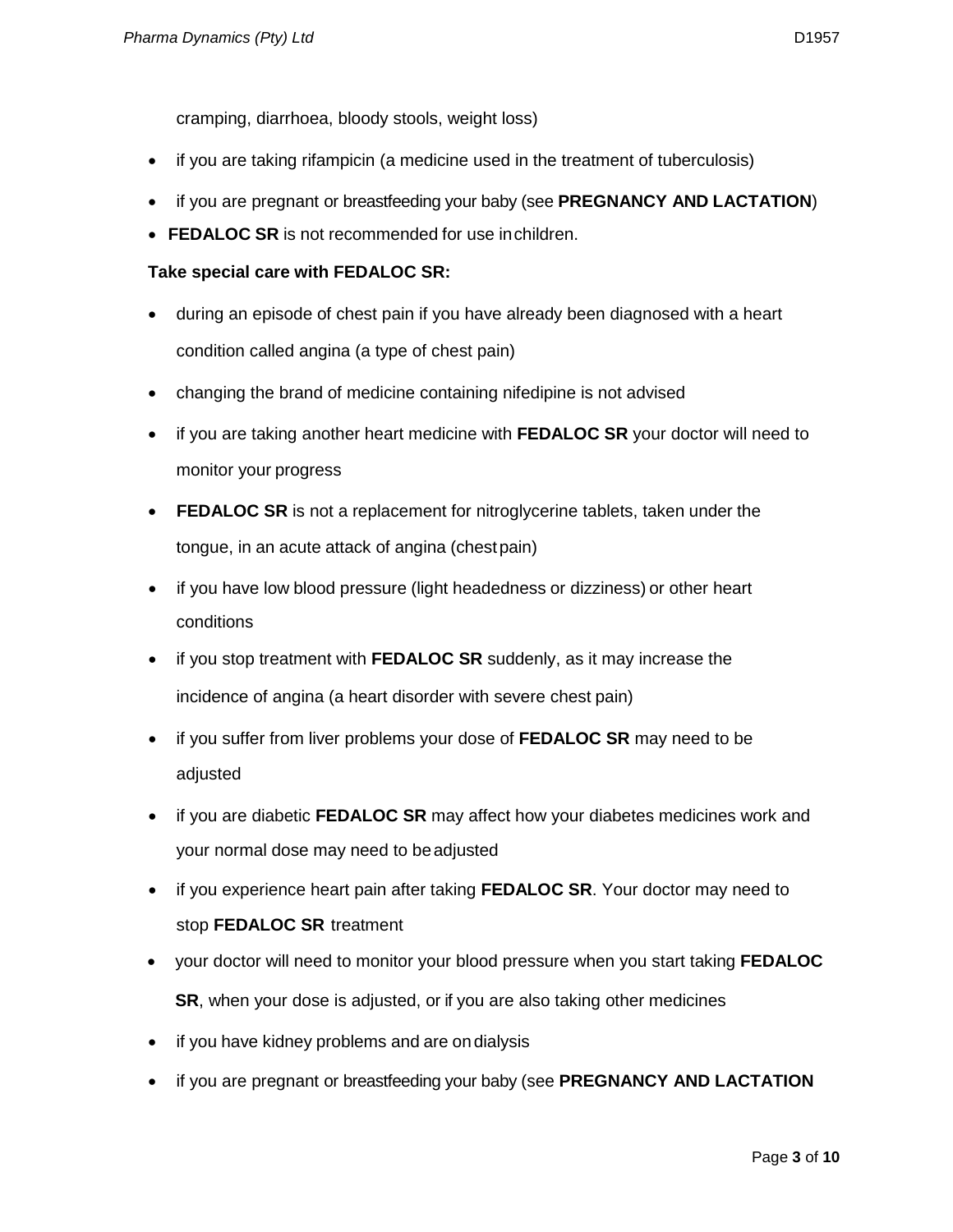# and **DO NOTTAKE FEDALOC SR**)

• if you take medicines such as certain antibiotics, medicine for depression, seizures and quinidine (for treatment of abnormal heart rhythm) (see **Taking other medicines with FEDALOCSR).**

## **Taking FEDALOC SR with food and drink:**

**FEDALOC SR** tablets should be swallowed whole with a glass of water. The tablets should not be divided, chewed or crushed.

**FEDALOC SR** may be taken with or without food.

Grapefruit juice: You should not take grapefruit juice while on treatment with **FEDALOC SR**  as grapefruit juice may increase the effect of **FEDALOC SR**.

## **Pregnancy and breastfeeding:**

Do not take **FEDALOC SR** tablets if you are pregnant, planning to become pregnant or breastfeeding. If you are pregnant or breastfeeding your baby, please consult your doctor, pharmacist or other healthcare professional for advice before taking **FEDALOC SR**.

## **Driving and using machinery:**

**FEDALOC SR** tablets may cause dizziness or light headedness. Do not drive, operate machinery, or do anything else that could be dangerous until you know how **FEDALOC SR**  tablets affect you.

# **Important information about some of the ingredients of FEDALOC SR:**

**FEDALOC SR** contains lactose. Patients with the rare hereditary conditions of lactose or galactose intolerance should not take **FEDALOC SR.**

**FEDALOC SR** contains lactose which may have an effect on the control of your blood sugar if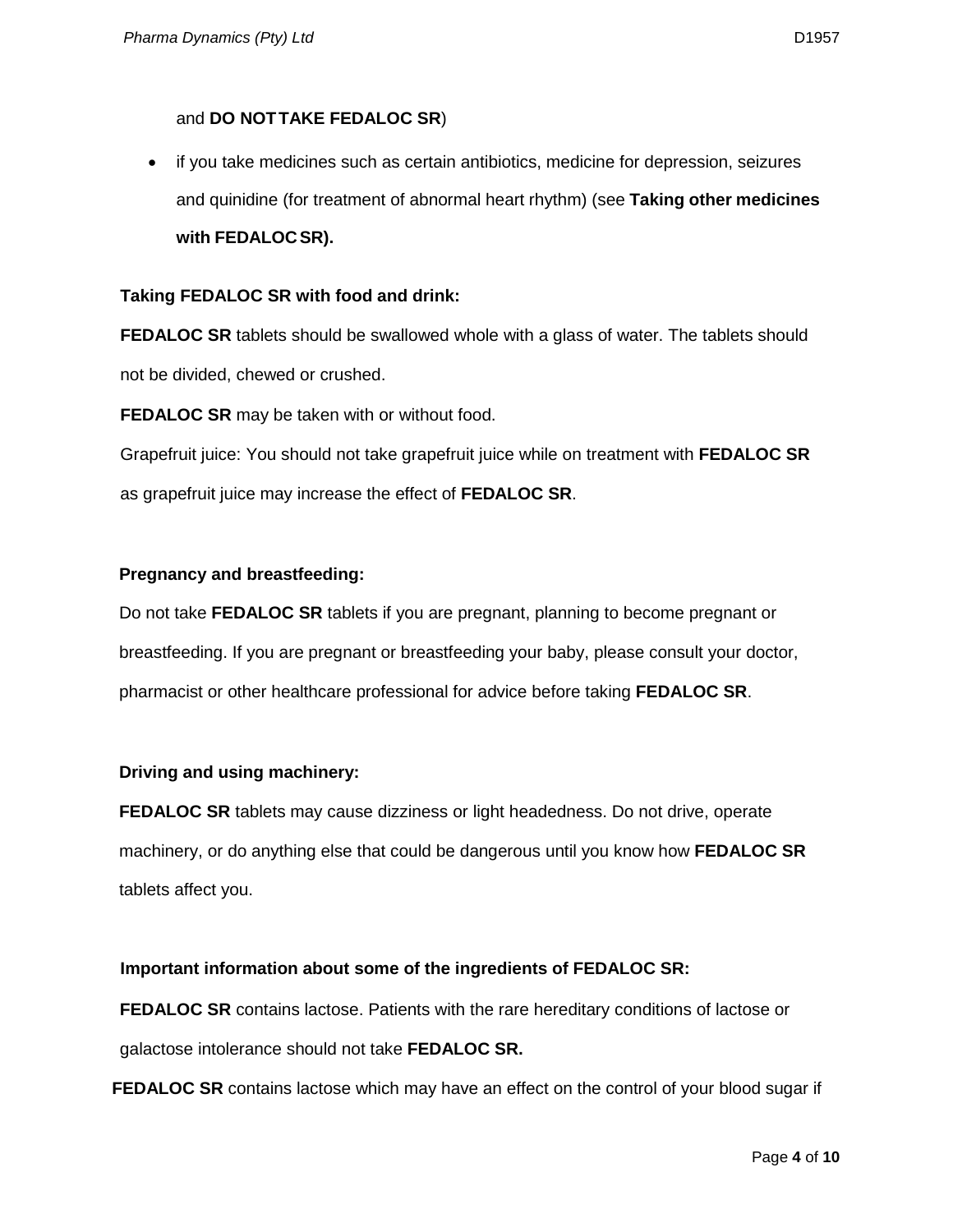you have diabetes mellitus.

## **Taking other medicines with FEDALOC SR:**

Always tell your healthcare professional if you are taking other medicines. (This includes complementary or traditional medicines.)

- Do not use the following medicines in combination with **FEDALOC SR**:
	- Digoxin (used in the treatment of heart disorders)
	- Quinidine (used to treat an irregular heartbeat)
	- Diltiazem (used to treat high blood pressure and certain heart disorders)
	- Carbamazepine, phenobarbitone, phenytoin, valproic acid (used in the treatment of epilepsy or seizures/fits)
	- Quinupristin/dalfopristin (a combination of antibiotics for certain types of infections)
	- Erythromycin (an antibiotic used to treat certain types of infections)
	- Cimetidine (used to treat stomach ulcers or heartburn)
	- Rifampicin (used to treat tuberculosis (TB))
	- Fluoxetine, nefazodone (used to treat depression)
	- Idinavir, ritonavir, saquinavir (used in management of HIV)
	- Ketoconazole, itraconazole, fluconazole (used to treat fungus infections)
	- Tacrolimus (used to suppress the immune system in organ transplants).

The intake of alcohol whilst taking **FEDALOC SR** may affect the way **FEDALOC SR** works.

Cigarette smoking has been shown to interfere with the way **FEDALOC SR** works.

# **4. HOW TO TAKE FEDALOC SR:**

Do not share medicines prescribed for you with any other person. Always take **FEDALOC SR**  exactly as your doctor has instructed you. You should check with your doctor or pharmacist if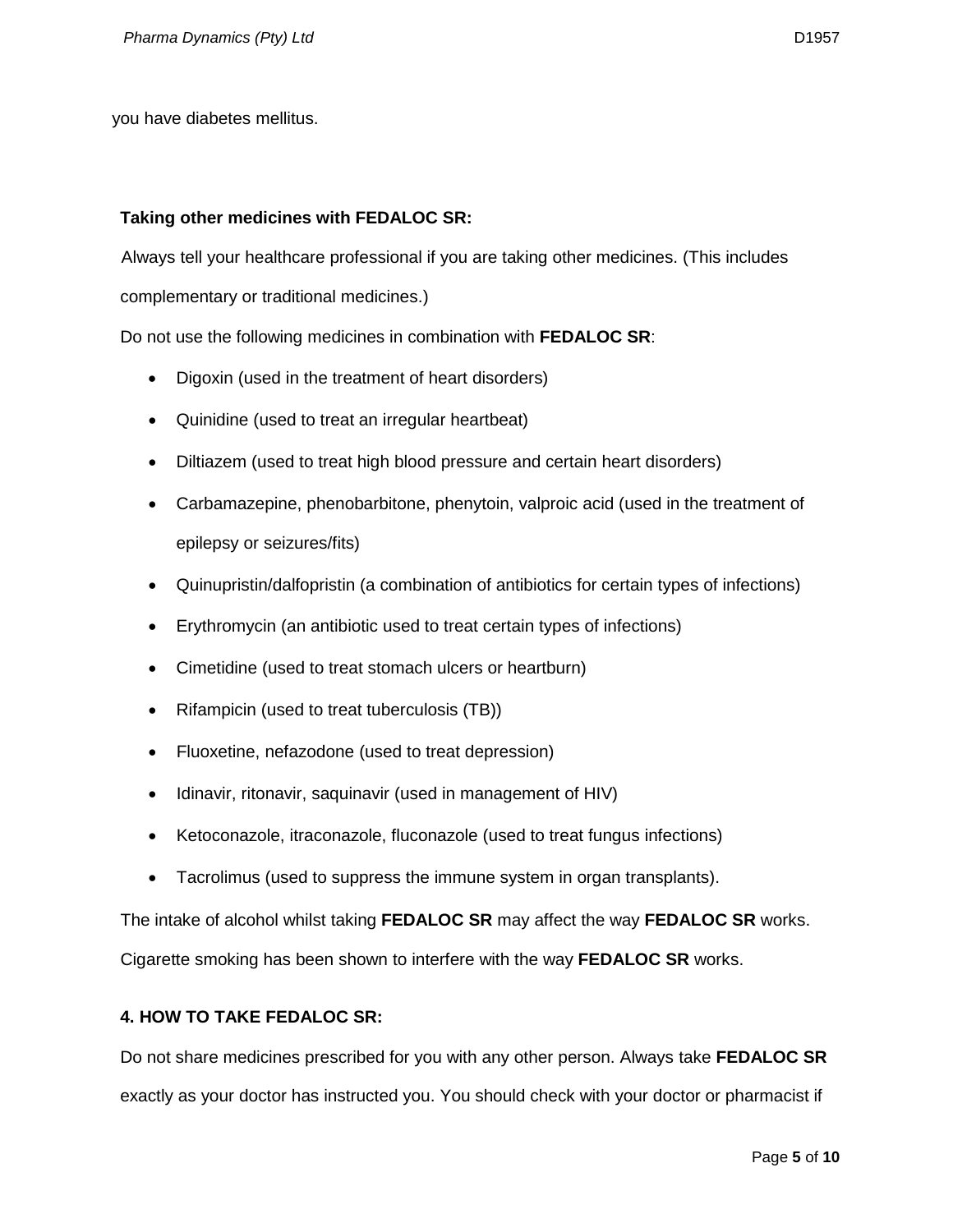you are unsure.

**FEDALOC SR** tablets should be swallowed whole with a glass of fluid. The tablets should not be divided, chewed or crushed.

The tablets should be taken at approximately 24 hour intervals, i.e. at the same time each day, preferably in the morning.

**FEDALOC SR** may be taken with or without food.

The usual dose is 30 mg (one tablet) once daily.

This dosage may be increased by your doctor to a maximum of 90 mg once daily.

If you are not sure how many tablets to take, ask your doctor or pharmacist.

Your doctor will decide on the dose depending on your condition.

If you have the impression that the effect of **FEDALOC SR** is too strong or too weak, tell your doctor or pharmacist.

#### **If you take more FEDALOC SR than you should:**

In the event of overdose, contact your doctor or pharmacist. If neither is available, contact the nearest hospital or poison centre immediately.

Take this leaflet and any remaining tablets with you, so that the doctor knows what you have taken.

Symptoms of overdose include a drop in blood pressure, irregular, slow or fast heartbeat, increased glucose levels in the blood (hyperglycaemia), increased acid levels, fluid build-up in the lungs.

## **If you forget to take a dose of FEDALOC SR:**

If you forget to take your medicine, take the missed dose as soon as you remember. However, if it is almost time for you next dose, continue to take the next tablet at the usual time.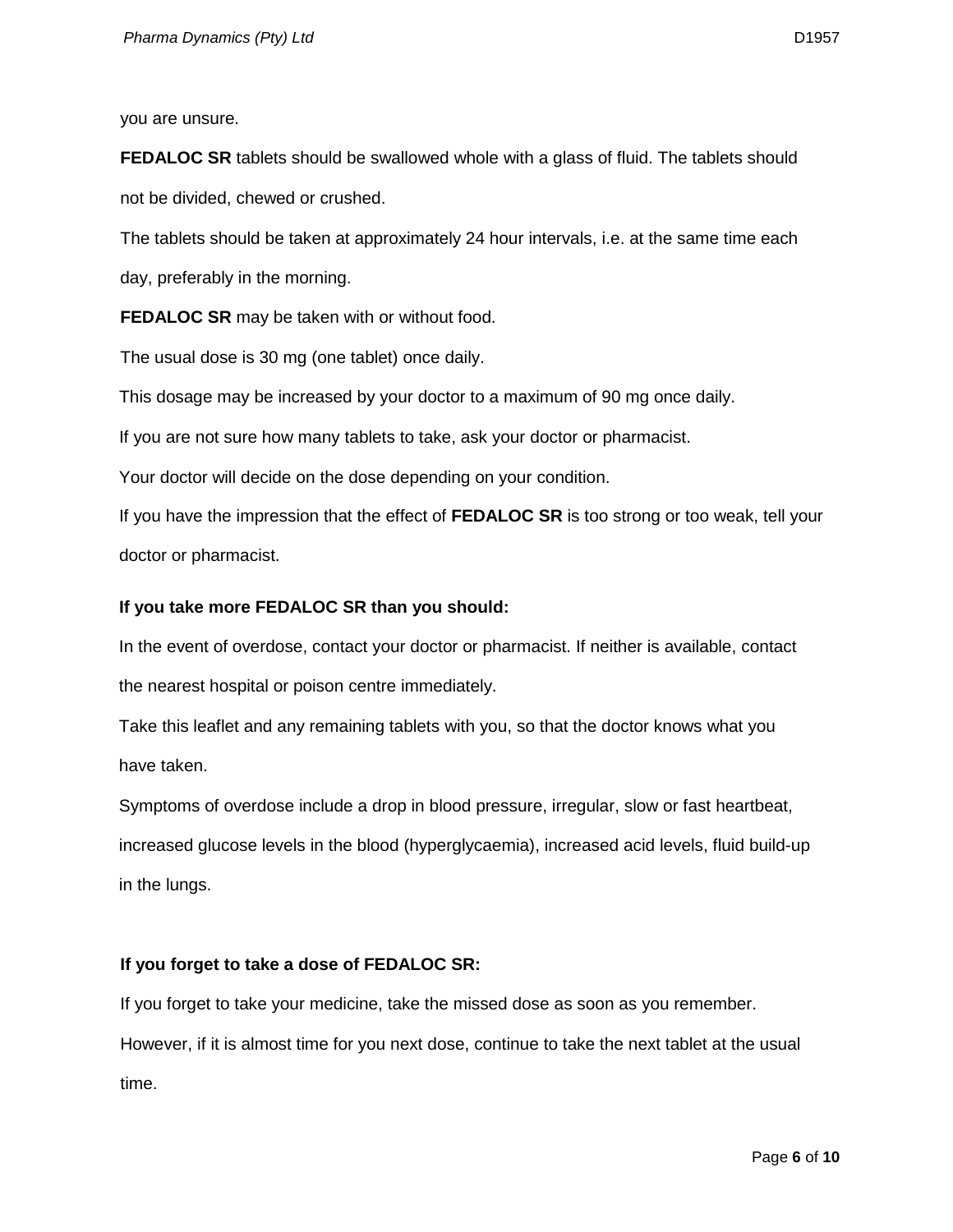Do not take a double dose to make up for the forgotten individual doses.

#### **Effects when treatment with FEDALOC SR is stopped:**

It is important that you continue the course of treatment even if you begin to feel better after a few days. If your treatment with **FEDALOC SR** is stopped suddenly, your chest pain may worsen.

#### **5. POSSIBLE SIDE EFFECTS:**

**FEDALOC SR** may have side effects. Not all side effects reported for **FEDALOC SR** are included in this leaflet. Should your general health worsen, or if you experience any untoward effects while taking **FEDALOC SR** please consult your doctor, pharmacist or other healthcare professional for advice.

If any of the following happens, stop taking **FEDALOC SR** and tell your doctor immediately or go to the casualty department at your nearest hospital:

- swelling of the hands, feet, ankles, lips, mouth or throat which may cause difficulty in swallowing or breathing
- rash or itching.

These are all very serious side effects. If you have them, you may have had a serious allergic reaction to **FEDALOC SR**. You may need urgent medical attention or hospitalisation.

Tell your doctor immediately or go to the casualty department at your nearest hospital if you notice any of the following:

- rapid heartbeat (tachycardia), palpitations
- chest pain
- low blood pressure (hypotension) with symptoms such as fainting or light-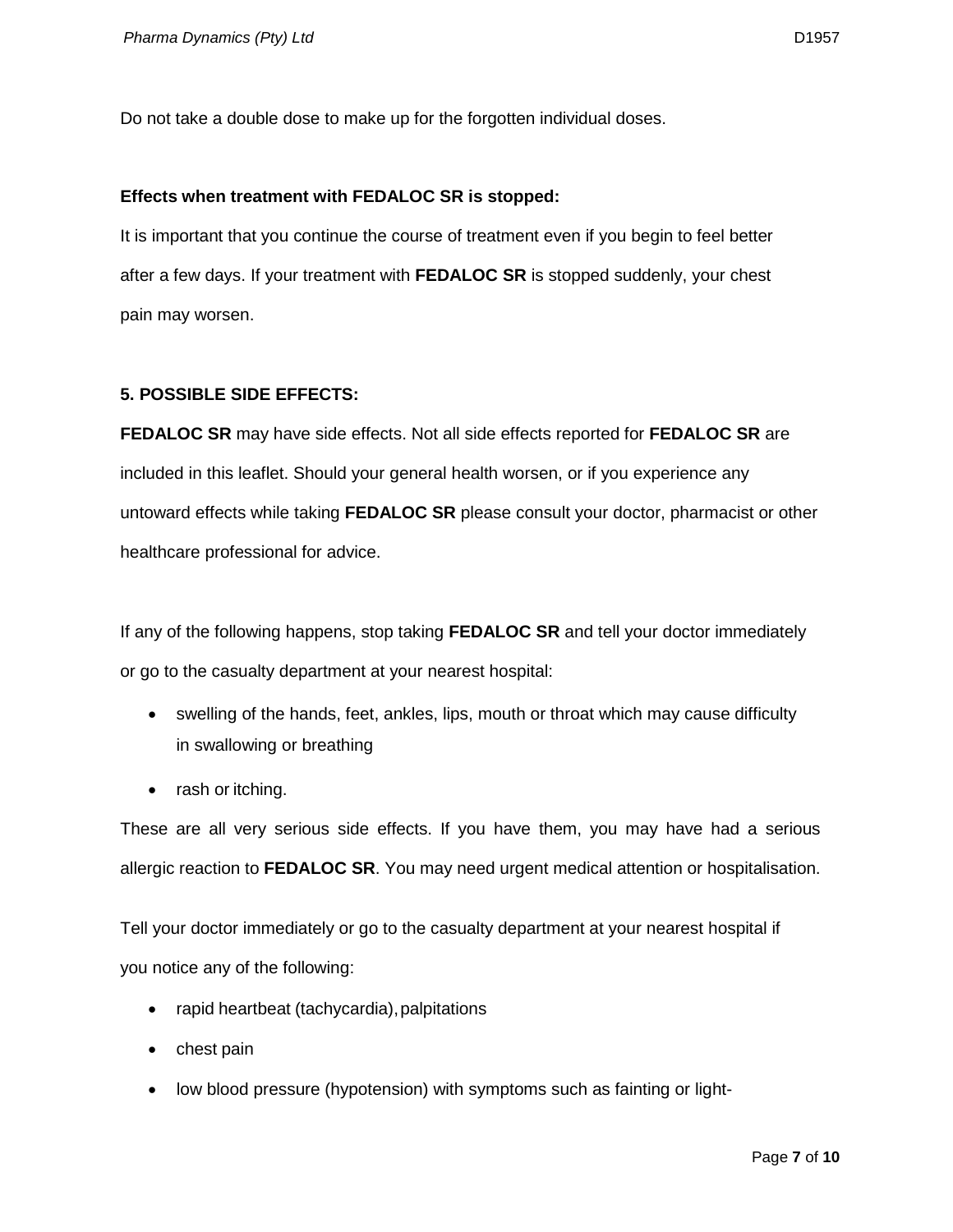# headedness

- swelling in any part of the body
- shortness of breath
- high blood sugar levels(hyperglycaemia)
- hepatitis, a liver condition, with symptoms such as stomach pain, fever, nausea, vomiting or loss of appetite
- jaundice (yellow discolouration of the skin andeyes)
- fainting (syncope)
- kidney problems (passing less or more urine than is normal for you or waking up at night to urinate)
- difficulty in swallowing.

These are all serious side effects. You may need urgent medical attention.

Tell your doctor if you notice any of the following:

Frequent side effects:

- headache, dizziness, light-headedness
- constipation, nausea
- skin conditions such as a rash, excessive skin pigmentation, hives, itchy skin,

sensitivity of skin to sunlight, complete or partial hair loss in hairy areas of body.

Less frequent side effects:

- abnormal blood test results
- cholestasis (liver condition) with symptoms such as intense itching
- increased bleeding after surgery
- joint pain, back pain, muscle cramps orweakness
- migraine
- mood and/or sleep disorders, exhaustion, fatigue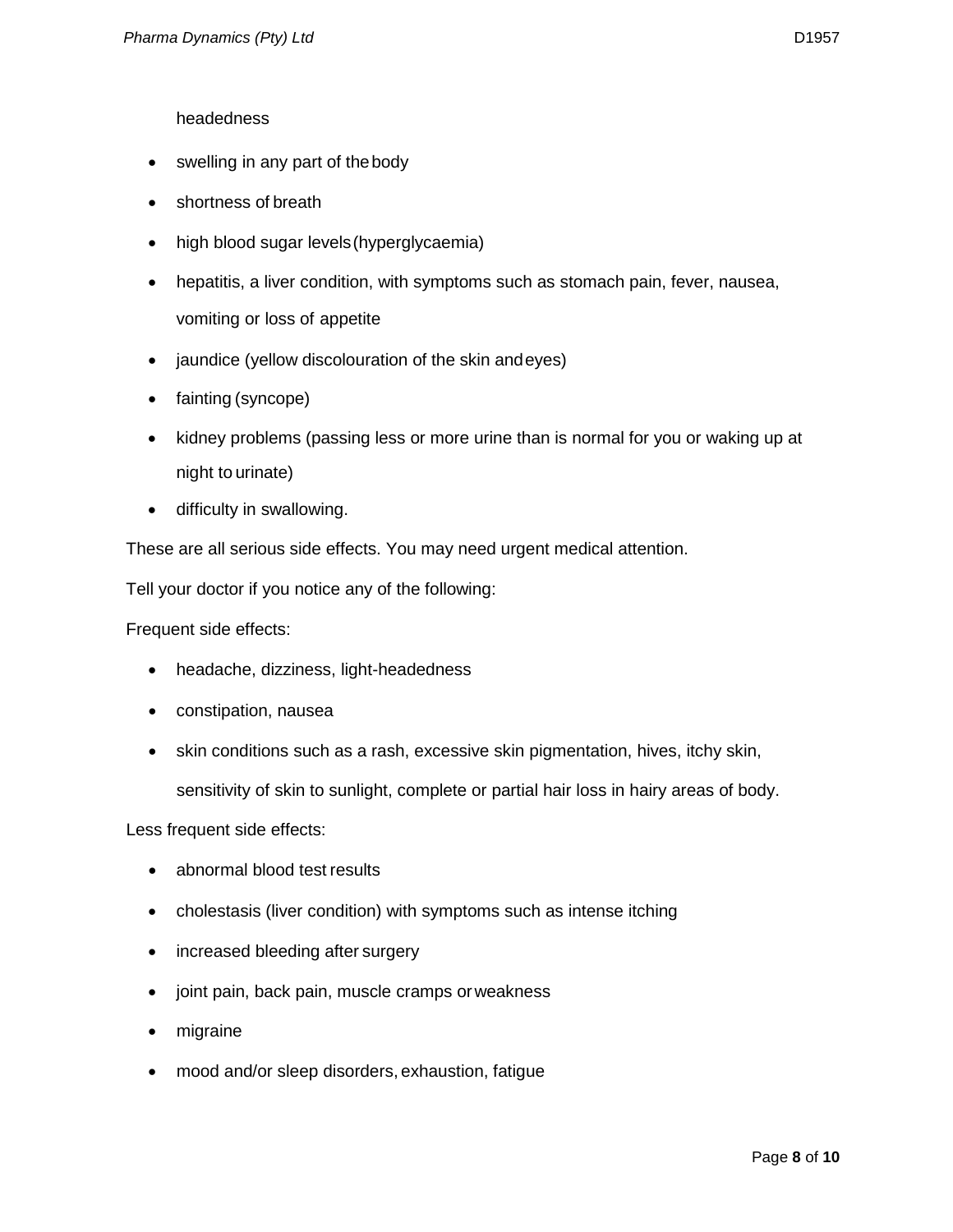- anxiety, aggression, need to keep moving, pacing, unusually or excessively excitable
- depression
- reduced sense of touch or sensation (numbness)
- tingling sensation in hands, feet or lips (feeling of "pins and needles")
- involuntary trembling (tremors)
- blurred vision, worsening eyesight, eyepain
- ringing in the ears (tinnitus), loss of balance (vertigo)
- flushing, fever, sweating
- stomach pain, vomiting, diarrhoea, indigestion, excess gas (wind)
- nosebleeds, nasal congestion (stuffy nose) reduced sense of smell
- dry mouth, swelling of the gums
- serious skin conditions causing blisters and peeling
- change in taste perception (including loss of taste )
- problems with sexual performance, breast enlargement in men
- painful or abnormal menstruation, breast pain and discomfort
- feeling unwell, general pain, chills.

If you notice any side effects not mentioned in this leaflet, please inform your doctor or pharmacist.

# **6. STORING AND DISPOSING OF FEDALOC SR:**

Store at or below 25 °C.

Keep the container tightly closed.

Keep the blister in the outer carton until required for use. Protect from light

and moisture.

# **STORE ALL MEDICINES OUT OF REACH OF CHILDREN.**